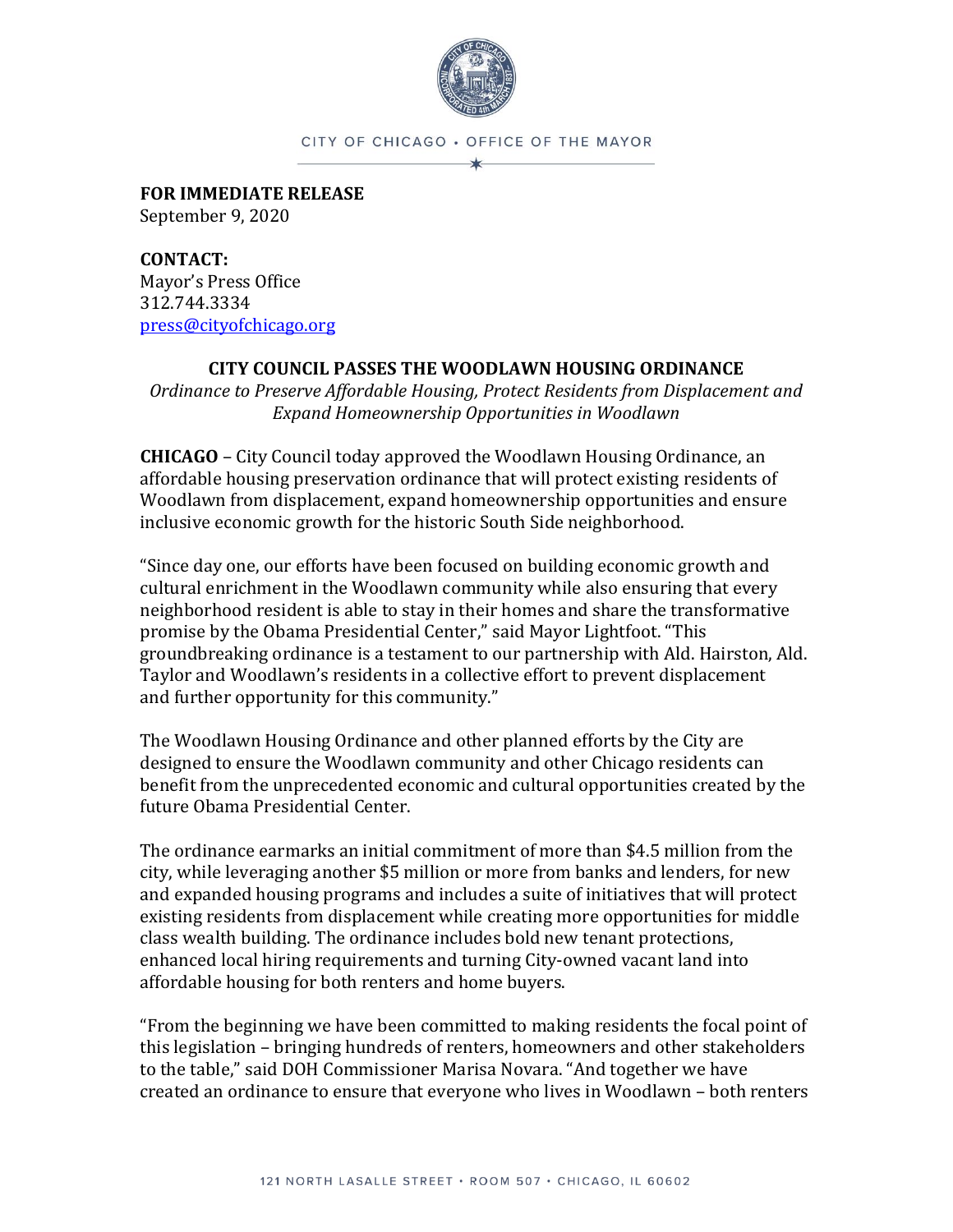

## CITY OF CHICAGO . OFFICE OF THE MAYOR

and homeowners - are able to stay and share in the unprecedented potential offered by the Obama Presidential Center."

Key components of the ordinance include:

- Affordability for Chicago's lowest earners: On 25% of city-owned vacant land, 30% of units in each project must be affordable at 30-50% AMI
- \$1.5 million for the Preservation of Existing Affordable Rental (PEAR) This apartment building refinance program would help existing owners refinance their property to keep tenants in place and rents affordable.
- \$1.175 million for Renew Woodlawn. \$500,000 in city funding and pending grant request for an additional \$675,000 from HUD's Choice Neighborhoods Initiative. Renew Woodlawn is a rehab homeownership program tailored for low to moderate income households.
- \$1.52 million for the Woodlawn Loan Fund to supplement \$5 million from banks and other lenders. This is a program to purchase and rehabilitate vacant units to create new affordable housing.
- \$1 million for the Woodlawn Long-term Homeowner Home Improvement Grant Program. The program will assist homeowners with 5 or more years of residency in their home with a grant of up to \$20,000 for home repairs.
- Enhanced local hiring requirements Residential developments that receive City land for development of rental housing would be required to meet enhanced local hiring requirements.
- Tenant Right of First Refusal pilot program for larger apartment buildings Gives renters the right of first refusal if a landlord seeks to sell his/her building. Rather than tenants being automatically displaced from the sale of a building, tenants would have the right to form a tenant's association and enter into an agreement with a not-for-profit affordable housing developer to purchase the building and maintain it as affordable.

The Woodlawn Affordable Housing Preservation Ordinance marks the latest step by the Lightfoot administration to preserve and expand access to safe, decent and affordable housing across the City. The ordinance was drafted after months of robust community engagement and input, including more than 20 Woodlawn community meetings with the Department of Housing (DOH) and a wide range of neighborhood stakeholders – renters, homeowners, elected officials, religious leaders, civic organizations, block club presidents and many more.

"With the Woodlawn Housing Ordinance, our neighborhoods, especially those on the South and West sides will be able to grow with long term residents, and not displace them," said Alderman Leslie Hairston (5<sup>th</sup>). "This is comprehensive and thoughtful legislation that will serve communities throughout the city and I'm glad that today we made this ordinance a reality."